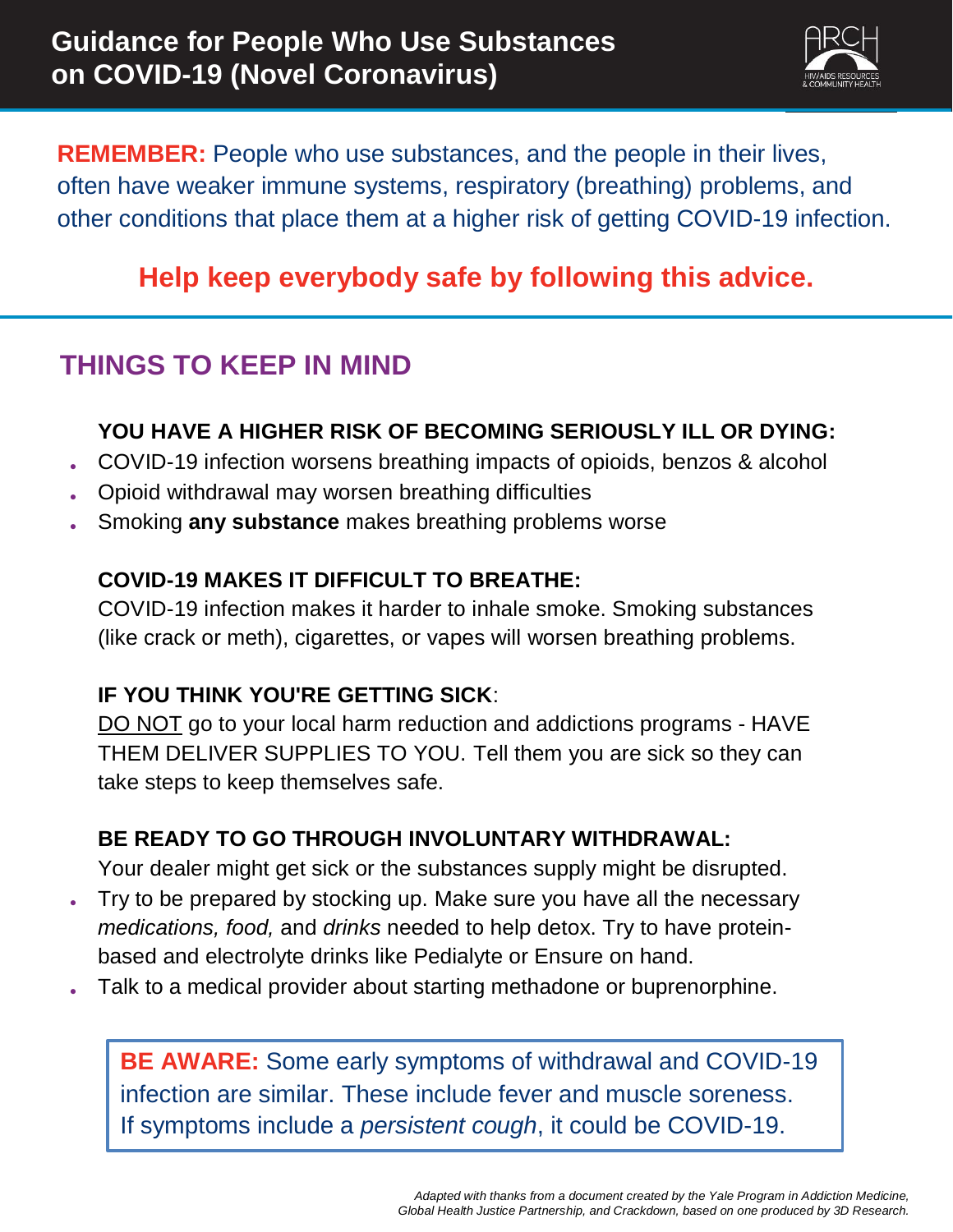

## **STOCK UP ON THINGS YOU MAY NEED TO MANAGE YOUR SUBSTANCE USE AND PRACTICE HARM REDUCTION**

**SUBSTANCES:** If you are able, stock up on your substance(s) of choice before things get worse. AVOID BINGEING on extra substances so that you have access to a supply and do not go through withdrawal. Try to buy from people you trust and have as many WAYS TO CONTACT DEALERS in your area as possible.

**ALCOHOL:** If you are able, stock up on enough alcohol to last a few weeks. AVOID BINGEING on extra alcohol so that you have access to enough to avoid withdrawal. Try to avoid bootleg alcohol. **TIP**: try managing your use by limiting yourself to one can of beer, 1.5 ounces of hard liquor, or 5 ounces of wine per hour as needed.

**SUPPLIES THAT REDUCE INFECTION:** If you are able, stock up on cleaning supplies, alcohol wipes, and supplies to treat abscesses and open wounds. Get a Sharps container to dispose used syringes.

**NALOXONE:** Make sure that you have access to naloxone in the event of an unintentional overdose. Emergency services are likely to take longer than usual during a pandemic.

**METHADONE & BUPRENORPHINE:** Check with your medical provider to see if services might be changing. **Let your program know if you have a pre-existing condition that puts you at a higher risk of infection.** Ask your program about options to continue your treatment at home.

**REMEMBER:** PRACTICING HARM REDUCTION CAN HELP YOU AVOID COVID-19 INFECTION AND REDUCE YOUR RISK OF GETTING SICK. PUT YOUR HEALTH FIRST.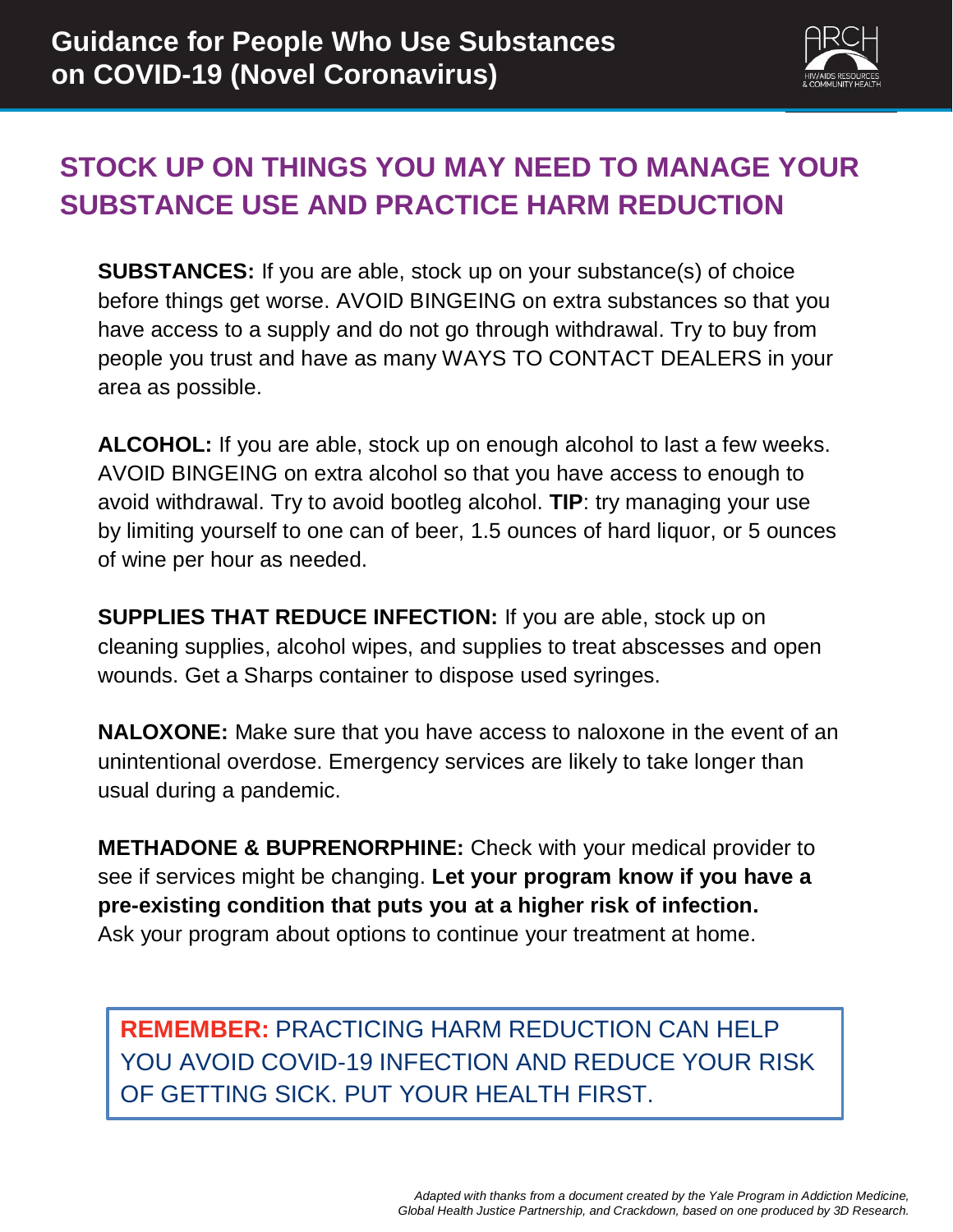

## **OTHER HARM REDUCTION TIPS:**

#### **CLEAN YOUR HANDS AFTER HANDLING MONEY OR SUBSTANCES:**

Wash your hands with soap and warm water for at least 20 seconds or use alcohol-based hand sanitizer or wipes (at least 60% alcohol).

### **DON'T SHARE YOUR SUBSTANCES OR SUBSTANCE USE SUPPLIES:**

Don't handle or touch other peoples' substances or supplies; and don't let them touch yours. Avoid sharing or splitting during this time and **prepare your own substances.**

### **CLEAN EVERYTHING REGULARLY:**

Use alcohol-based wipes or cleaners to disinfect as much as you can. Make sure to clean your substance use equipment, especially smoking supplies that go in your mouth. Also clean your substance packages, and do not carry them in your mouth, vagina, or anus.

### **AVOID INJECTING ALONE**:

Substance supplies continue to be toxic, try to lower your risk of overdose. Try not to use alone, especially if you inject substances that contain or may have come in contact with heroin or fentanyl

- **Stay at least six feet away from other people**, coughing or sneezing into your arm, avoiding touching your face, and washing your hands for at least 20 seconds with soap and water.
- **Call someone**, preferably nearby, and ask them to stay on the line while you are injecting so they can act or call 9-1-1 if you become unresponsive.

### **ALTERNATIVES IF YOUR SYRINGES ARE NO LONGER SAFE:**

*Be aware that these can make COVID-19 symptoms worse.*

- **Smoke it** keep in mind that this may be difficult to do with some substances, and that COVID-19 affects the respiratory system
- **Swallow it** swallowing heroin and fentanyl results in a morphine effect but stops withdrawal
- **Snort it** chop your substance into a fine powder and sniff slowly
- **Booty bump it** dissolve your substance in citric or ascorbic acid, put it in a needleless syringe, and squirt it up your bum/anus. You need **LESS** when booty bumping. Onset takes longer but the high also lasts longer.